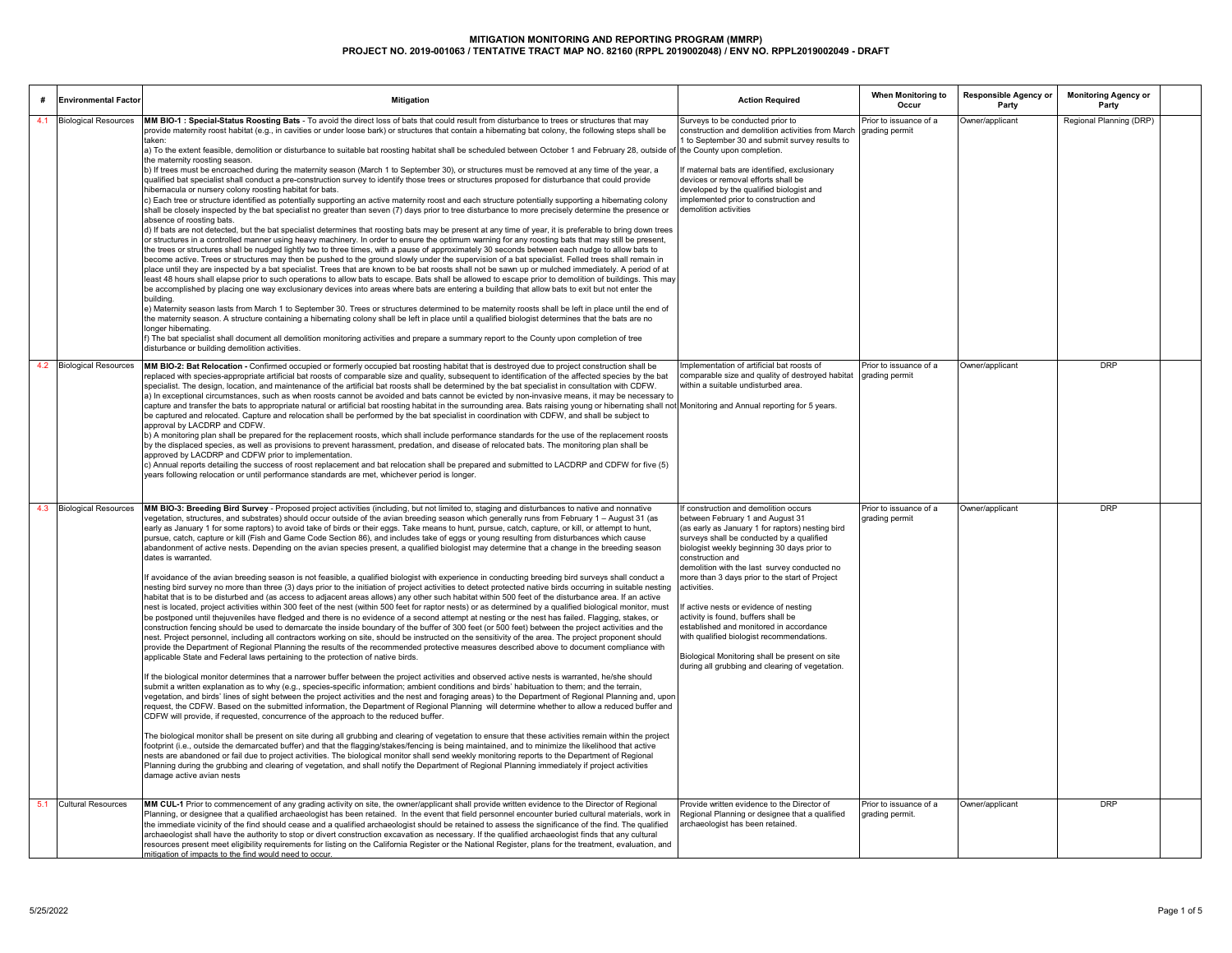|     | <b>Environmental Factor</b>      | <b>Mitigation</b>                                                                                                                                                                                                                                                                                                                                                                                                                                                                                                                                                                                                                                                                                                                                                                                                                                                                                                                                                                                                                                                                                                                                                                                                                                                                                                                                                                                                                                                                                                                                                                                                                                                                                                                                                                                                    | <b>Action Required</b>                                                                                                             | When Monitoring to<br>Occur                         | Responsible Agency or<br>Party | <b>Monitoring Agency or</b><br>Party                                                                      |  |
|-----|----------------------------------|----------------------------------------------------------------------------------------------------------------------------------------------------------------------------------------------------------------------------------------------------------------------------------------------------------------------------------------------------------------------------------------------------------------------------------------------------------------------------------------------------------------------------------------------------------------------------------------------------------------------------------------------------------------------------------------------------------------------------------------------------------------------------------------------------------------------------------------------------------------------------------------------------------------------------------------------------------------------------------------------------------------------------------------------------------------------------------------------------------------------------------------------------------------------------------------------------------------------------------------------------------------------------------------------------------------------------------------------------------------------------------------------------------------------------------------------------------------------------------------------------------------------------------------------------------------------------------------------------------------------------------------------------------------------------------------------------------------------------------------------------------------------------------------------------------------------|------------------------------------------------------------------------------------------------------------------------------------|-----------------------------------------------------|--------------------------------|-----------------------------------------------------------------------------------------------------------|--|
|     | 5.2 Cultural Resources           | MM CUL-2 Prior to commencement of any grading activity on site, the owner/applicant shall provide written evidence to the Director of Regional<br>Planning, or designee that a qualified paleontologist has been retained and either the paleontologist, or a representative, shall be onsite if<br>excavations penetrate the bedrock formations.                                                                                                                                                                                                                                                                                                                                                                                                                                                                                                                                                                                                                                                                                                                                                                                                                                                                                                                                                                                                                                                                                                                                                                                                                                                                                                                                                                                                                                                                    | Provide written evidence to the Director of<br>Regional Planning or designee that a qualified<br>paleontologist has been retained. | Prior to issuance of a<br>grading permit.           | Owner/applicant                | <b>DRP</b>                                                                                                |  |
|     | 5.3 Cultural Resources           | MM CUL-3 Excavation and grading activities in deposits with high paleontological sensitivity (i.e., Young Alluvial Fan Deposits, Unit 3) shall be<br>monitored by a paleontological monitor following a PRIMP. No monitoring is required for excavations in deposits with no or low paleontological<br>sensitivity (i.e., Artificial Fill). If paleontological resources are encountered during the course of ground disturbance, the paleontological monitor shall<br>have the authority to temporarily redirect construction away from the area of the find in order to assess its significance. In the event that<br>paleontological resources are encountered when a paleontological monitor is not present, work in the immediate area of the find shall be redirected.<br>and a paleontologist should be contacted to assess the find for significance. If determined to be significant, the fossil shall be collected from the<br>field.                                                                                                                                                                                                                                                                                                                                                                                                                                                                                                                                                                                                                                                                                                                                                                                                                                                                      | Paleontological monitoring following a PRIMP.                                                                                      | During grading activities<br>or ground disturbance. | Owner/applicant                | <b>DRP</b>                                                                                                |  |
|     | 5.4 Cultural Resources           | MM CUL-4 Collected scientifically significant resources shall be prepared to the point of identification, identified to the lowest taxonomic level<br>possible, cataloged, and curated into the permanent collections of a museum repository. At the conclusion of the monitoring program and prior to<br>issuance of the first building permit, a report of findings shall be prepared to document the results of the monitoring program and shall be submitted<br>to the Director of the County of Los Angeles Department of Regional Planning, or designee.                                                                                                                                                                                                                                                                                                                                                                                                                                                                                                                                                                                                                                                                                                                                                                                                                                                                                                                                                                                                                                                                                                                                                                                                                                                       | Provide written report of monitoring program to<br>the Director of Regional Planning or designee.                                  | During grading activities<br>or ground disturbance. | Owner/applicant                | <b>DRP</b>                                                                                                |  |
|     | 5.5 Cultural Resources           | MM CUL-5 If human remains are encountered during excavation activities, all work shall halt and the County Coroner shall be notified (California<br>Public Resources Code §5097.98). The Coroner will determine whether the remains are of forensic interest. If the Coroner, with the aid of the County-<br>approved Archaeologist, determines that the remains are prehistoric, s/he will contact the Native American Heritage Commission (NAHC). The<br>NAHC shall be responsible for designating the most likely descendant (MLD), who will be responsible for the ultimate disposition of the remains, as<br>required by Section 7050.5 of the California Health and Safety Code. The MLD shall make his/her recommendation within 48 hours of being granted<br>access to the site. The MLD's recommendation shall be followed if feasible, and may include scientific removal and non-destructive analysis of the<br>human remains and any items associated with Native American burials (California Health and Safety Code §7050.5). If the landowner rejects the<br>MLD's recommendations, the landowner shall rebury the remains with appropriate dignity on the property in a location that will not be subject to<br>further subsurface disturbance (California Public Resources Code §5097.98).                                                                                                                                                                                                                                                                                                                                                                                                                                                                                                          | If human remains are encountered during<br>excavation activities, all work shall halt and the<br>County Coroner shall be notified. | During grading activities<br>or ground disturbance. | Owner/applicant                | County Coroner, NAHC,<br>Regional Planning, or<br>designee                                                |  |
|     | Geology / Soils                  | MM GEO-1 The Project Applicant shall implement the recommendations contained in the Preliminary Geotechnical Evaluation and Design<br>Recommendations for Proposed Residential Development, Former La Subida Elementary School Site, Hacienda Heights, California, prepared by<br>LGC Geotechnical, dated July 15, 2019 to reduce geologic hazards during implementation of the proposed Project. Included in the reports are site-<br>specific recommendations involving such topics as, grading and earthwork, slope stability, retaining walls, seismic design, construction materials,<br>geotechnical observation, and testing and plan reviews.                                                                                                                                                                                                                                                                                                                                                                                                                                                                                                                                                                                                                                                                                                                                                                                                                                                                                                                                                                                                                                                                                                                                                                | Implement the recommendations contained in<br>the Preliminary Geotechnical Evaluation and<br><b>Design Recommendations</b>         | During Project activities                           | Owner/applicant                | <b>DRP</b>                                                                                                |  |
|     | Greenhouse Gas<br>Emissions      | PDF GHG-1 The Project shall incorporate the following green building design features, or substitute equivalently effective features, to reduce GHG<br>emissions during project construction and operations.<br>·Install high efficiency appliances<br>*Recycle Job Site Construction & Demolition/ Waste<br>Salvage Reusable Building Materials<br>Implement construction Site Stormwater Practices<br>*Protect Water Quality with Landscape Design<br>*Design Resource-Efficient Landscapes and Gardens<br>·Install High-Efficiency Irrigation Systems<br>*Provide for On-Site Water Catchment/ Retention<br>. Use Wood I-Joints for Floors and Ceilings<br>.Use OSB Subfloors and Sheathing<br>.Use Treated Wood that does not contain Chromium/Arsenic<br>· Insulate Hot Water Pipes<br>. Install Faucets and Showerheads with Flow Reducers<br>·Install Gas Tankless Water Heater<br>. Install On-Demand Hot Water Circulation Pump<br>. Install IC-AT Recessed Fixtures with CFLs<br>. Install Lighting Controls<br>·Install Energy Star Dishwasher<br>•Install Energy-Efficient Windows Double-Paned; Low Emissivity (Low E) and Low Conductivity Frames<br>*Vent Range Hood to the Outside<br>. Install Sealed Combustion Units on Furnaces and Water Heaters<br>. Install 13 SEER/11 EER or Higher AC with a TXV<br>. Install AC with Non-HCFC REFRIGERANTS<br>*Select Safe and Durable Roofing Materials<br>·Install Radiant Barrier<br>.Use Low/No VOC Paint<br>.Use Low VOC, Water-Based Wood Finishes<br>. Use Low/No VOC Adhesives<br>. Use Engineered Sheet Goods with no added Urea Formaldehyde<br>·Use Finger-Jointed or Recycled-Content Trim<br>Install Recycled Content Carpet with low VOCs (standard carpet only)<br>·Install Solar Photovoltaic panels<br>*Pre-wire for electric car charging | Incorporation of green building design features<br>into Project                                                                    | Site Planning and<br>Architecture                   | Owner/applicant                | DRP and/or Department of<br>Public Works (DPW)-<br>Building & Safety and<br><b>Environmental Programs</b> |  |
| 9.1 | Hazards / Hazardous<br>Materials | MM HAZ-1 Prior to the demolition of existing structures, an updated survey for asbestos containing materials (ACM), lead based paint (LBP), and<br>polychlorinated biphenyl (PCBs) shall be conducted and any such materials shall be removed and disposed of properly by qualified technicians.                                                                                                                                                                                                                                                                                                                                                                                                                                                                                                                                                                                                                                                                                                                                                                                                                                                                                                                                                                                                                                                                                                                                                                                                                                                                                                                                                                                                                                                                                                                     | Updated Survey for asbestos containing<br>materials (ACM), lead based paint (LBP), and<br>polychlorinated biphenyl (PCBs)          | Prior to demolition of<br>existing structures       | Owner/applicant                | DRP and/or Department of<br>Public Works (DPW)-<br>Building & Safety and<br><b>Environmental Programs</b> |  |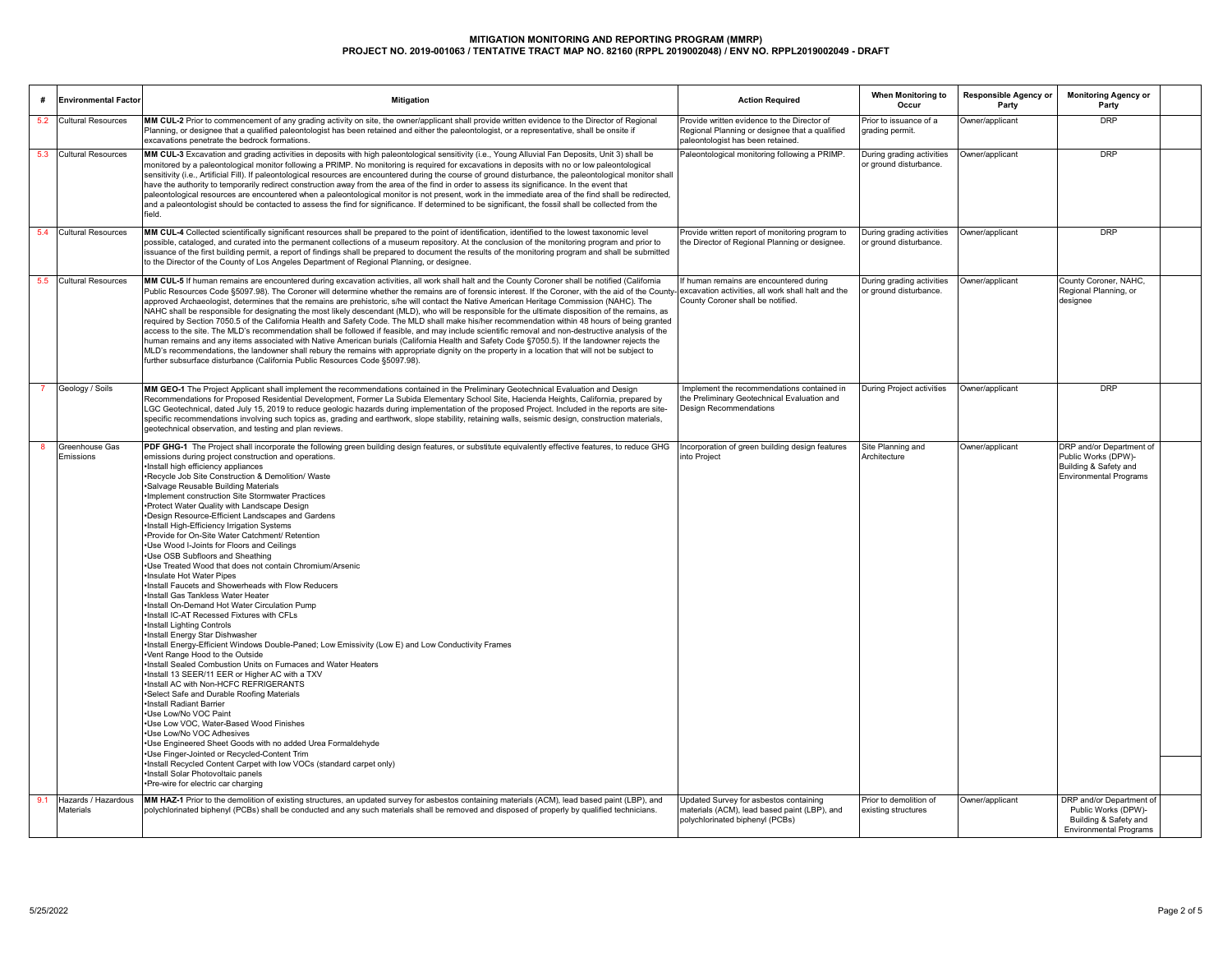| #    | <b>Environmental Factor</b>             | Mitigation                                                                                                                                                                                                                                                                                                                                                                                                                                                                                                                                                                                                                                                                                                                                                                                                                                                                                                                                                                                                                                                                                                                                                                                                                                                                                 | <b>Action Required</b>                                                                                                                                         | When Monitoring to<br>Occur              | <b>Responsible Agency or</b><br>Party | <b>Monitoring Agency or</b><br>Party                                                                      |  |
|------|-----------------------------------------|--------------------------------------------------------------------------------------------------------------------------------------------------------------------------------------------------------------------------------------------------------------------------------------------------------------------------------------------------------------------------------------------------------------------------------------------------------------------------------------------------------------------------------------------------------------------------------------------------------------------------------------------------------------------------------------------------------------------------------------------------------------------------------------------------------------------------------------------------------------------------------------------------------------------------------------------------------------------------------------------------------------------------------------------------------------------------------------------------------------------------------------------------------------------------------------------------------------------------------------------------------------------------------------------|----------------------------------------------------------------------------------------------------------------------------------------------------------------|------------------------------------------|---------------------------------------|-----------------------------------------------------------------------------------------------------------|--|
| 9.2  | Hazards / Hazardous<br><b>Materials</b> | MM HAZ-2 At the time of occupancy, Educational Material on the proper management and disposal of household hazardous waste material shall be Educational Material provided to new homeowner. Prior to occupancy<br>provided to new homeowners.                                                                                                                                                                                                                                                                                                                                                                                                                                                                                                                                                                                                                                                                                                                                                                                                                                                                                                                                                                                                                                             |                                                                                                                                                                |                                          | Owner/applicant                       | DRP and/or Department of<br>Public Works (DPW)-<br>Building & Safety and<br><b>Environmental Programs</b> |  |
| 9.3  | Hazards / Hazardous<br>Materials        | MM HAZ-3 Based on the date of the reported abandonment of the oil well (1941), the Project Applicant shall locate the onsite well and abandoned in<br>accordance with current CDOGGR requirements. If stained or suspicious soil is encountered during abandonment activities, the material should be<br>segregated and evaluated and if deemed necessary, characterized for proper disposal. Any potential encroachment upon the well location should be<br>coordinated through the County of Los Angeles Planning Department, or its designee, and CDOGGR to ascertain proper abandonment and<br>construction review requirements.                                                                                                                                                                                                                                                                                                                                                                                                                                                                                                                                                                                                                                                       | Locate abandoned well and abandoned in<br>accordance with current CDOGGER                                                                                      | Prior to issuance of a<br>grading permit | Owner/applicant                       | DRP and/or Department of<br>Public Works (DPW)-<br>Building & Safety and<br><b>Environmental Programs</b> |  |
| 13.1 | Noise                                   | MM NOI-1 Construction Noise. Prior to issuance of construction permits, the County Department of Public Works - Building and Safety shall verify<br>that all construction plans include the following measures. The measures may include but are not limited to the following:<br>Construction shall only occur between 7:00 a.m. and 7:00 p.m. Monday through Saturday. Construction is not allowed on Sundays, federal, or state<br>holidays.<br>•All construction equipment shall be equipped with the manufacturers' recommended noise muffling devices, such as mufflers and engine covers.<br>These devices shall be kept in good working condition throughout the construction process.<br>*Any semi-stationary piece of equipment that operates under full power for more than sixty (60) minutes per day shall have a temporary 3⁄4-inch<br>plywood screen if there is a direct line-of-sight to any residential bedroom window from the equipment to homes along the southern site perimeter.                                                                                                                                                                                                                                                                                    | Construction plans include the Noise Measures<br>regarding work time and equipment                                                                             | Prior to Building Permits                | Owner/applicant                       | DRP and/or Department of<br>Public Works (DPW)-<br>Building & Safety and<br><b>Environmental Programs</b> |  |
| 13.2 | Noise                                   | MM NOI-2 Ventilation Requirements. Prior to the issuance of building permits, documentation shall be provided to the County Department of Public<br>Works - Building and Safety, or designee, demonstrating that Project buildings meet ventilation standards required by the California Building Code<br>(CBC) with the windows closed. It is likely that a form of mechanical ventilation, such as an air-conditioning system, will be required as part of the<br>Project design for all units. Additionally, in order to comply with the County's noise standard for residential air conditioning or refrigeration equipment,<br>it shall be confirmed that the mechanical equipment to be installed has a reference level of 55 dBA Leg or lower when measured at a distance of 5<br>feet or building plans shall incorporate noise reducing features such that a noise level of 55 dBA Leq is achieved at neighboring residential<br>properties.                                                                                                                                                                                                                                                                                                                                      | Documentation demonstrating that Project<br>buildings meet ventilation standards required by<br>the California Building Code (CBC) with the<br>windows closed. | Prior to Building Permits                | Owner/applicant                       | Department of Public<br>Works (DPW)-Building &<br>Safety and/or Department<br>of Health (Health)          |  |
|      |                                         | 17.1 Transportation / Traffic PDF TRANS-1 Enhanced Remote Work and Telework Features (Similar to CAPCOA Manual Strategy TR-6) - This measure promotes and facilitates<br>increased remote work and telework to minimize commuter trips. Features include floor plans designed to accommodate a home office: certification<br>from the Wi-Fi Alliance the internet connection throughout the home; and installation of commercial-grade equipment (Ruckus wireless equipment).<br>Additionally, the Project would post on the La Subida HOA website and work to add links to the Hacienda Heights Improvement Association (HHIA)<br>and/or other community group websites for information and support materials to encourage telecommuting.                                                                                                                                                                                                                                                                                                                                                                                                                                                                                                                                                 | Enhanced Remote Work and Telework Features Prior to Certificate of                                                                                             | Occupancy                                | Owner/applicant                       | <b>DPW</b>                                                                                                |  |
|      |                                         | 17.2 Transportation / Traffic PDF TRANS-2 On-Site Parks (Similar to CAPCOA Manual Strategy LUT-3) - The proposed Project incorporates a new park open to the public in an<br>area without nearby parks. The closest park to the Project site is Manzanita Park approximately one (1) mile away. The provision of on-site park<br>space would eliminate a 2-mile round trip for park users.                                                                                                                                                                                                                                                                                                                                                                                                                                                                                                                                                                                                                                                                                                                                                                                                                                                                                                 | Construction of a new park                                                                                                                                     | Prior to Certificate of<br>Occupancy     | Owner/applicant                       | <b>DPW</b>                                                                                                |  |
|      |                                         | 17.3 Transportation / Traffic <b>PDF TRANS-3</b> Pedestrian Network Improvements (CAPCOA Strategy SDT-1) - The proposed Project includes pedestrian connectivity, landscaped<br>parkways, highly visible crosswalks, and on-site park that all contribute to an enhanced pedestrian experience that encourages walking by new<br>residents of La Subida. The enhanced pedestrian connectivity may also encourage residents to walk within the existing adjacent neighborhoods by<br>providing a more pleasing experience as well as a shorter route through the neighborhood.                                                                                                                                                                                                                                                                                                                                                                                                                                                                                                                                                                                                                                                                                                              | Pedestrian connectivity                                                                                                                                        | Prior to Certificate of<br>Occupancy     | Owner/applicant                       | <b>DPW</b>                                                                                                |  |
|      |                                         | 17.4 Transportation / Traffic PDF TRANS-4 On-Site Bicycle Parking (CAPCOA Manual Strategy SDT-7) - The proposed Project will incorporate bicycle parking in common areas<br>in addition to private garages                                                                                                                                                                                                                                                                                                                                                                                                                                                                                                                                                                                                                                                                                                                                                                                                                                                                                                                                                                                                                                                                                 | Incorporation of bicycle parking in common areas Prior to Certificate of                                                                                       | Occupancy                                | Owner/applicant                       | <b>DPW</b>                                                                                                |  |
|      |                                         | 17.5 Transportation / Traffic PDF TRANS-5 On-Site Transportation Demand Management (TDM) Programs - The proposed Project includes TDM strategies that apply to on-site<br>VMT reduction as well as off-site VMT reduction. These programs include a car-sharing and ridesharing program and a school pooling program.<br>These programs would be administered by the future HOA and directly marketed to future Project residents.                                                                                                                                                                                                                                                                                                                                                                                                                                                                                                                                                                                                                                                                                                                                                                                                                                                         | Car-sharing and ridesharing program and a<br>school pool program.                                                                                              | Prior to Certificate of<br>Occupancy     | Owner/applicant                       | <b>DPW</b>                                                                                                |  |
|      |                                         | 17.6 Transportation / Traffic PDF TRANS-6 The proposed Project will create and host a website in multiple languages encouraging and facilitating three VMT reduction programs<br>for its residents and the greater Hacienda Heights community. The benefit of the local website is 1) a central resource for multiple forms of VMT<br>reduction and 2) local matching specific to the Proiect site, surrounding neighborhood, and local Hacienda Heights community. The website will<br>encourage and facilitate a Car-Sharing Program (Similar to CAPCOA Manual Strategy TRT-9) by those individuals who wish to offer their car for<br>sharing. The website would also provide information and links to companies offering on-demand rideshare services. The website will encourage and<br>acilitate a Ride-Sharing Program (CAPCOA Manual Strategy TRT-3) including matching for commute and midday trips to shopping and medical<br>appointments. The website would encourage and facilitate a School Pool Program (CAPCOA Manual Strategy TRT-10) including carpooling to<br>schools and assisting the community in organizing a "walking school bus" program and coordinating volunteers. The program would start with six of<br>the 20 public schools in the Hacienda Heights area. | Create and host a website in multiple languages<br>encouraging car-sharing and ridesharing<br>programs                                                         | Prior to Certificate of<br>Occupancy     | Owner/applicant                       | <b>DPW</b>                                                                                                |  |
|      |                                         | 17.7 Transportation / Traffic PDF TRANS-7 On-Site Parks (Similar to CAPCOA Manual Strategy LUT-3) - In addition to serving the future Project residents, the on-site parks<br>would provide an amenity to the existing surrounding neighborhood. The Los Angeles County General Plan indicates that neighborhood parks such<br>as the park proposed on the Project site serves a radius of approximately 0.25 mile. By providing a new neighborhood park, the Project would reduce<br>VMT from park users within that 0.25-mile radius who would otherwise travel to Manzanita Park, saving a 2-mile round trip.                                                                                                                                                                                                                                                                                                                                                                                                                                                                                                                                                                                                                                                                           | Construction of a new park                                                                                                                                     | Prior to Certificate of<br>Occupancy     | Owner/applicant                       | <b>DPW</b>                                                                                                |  |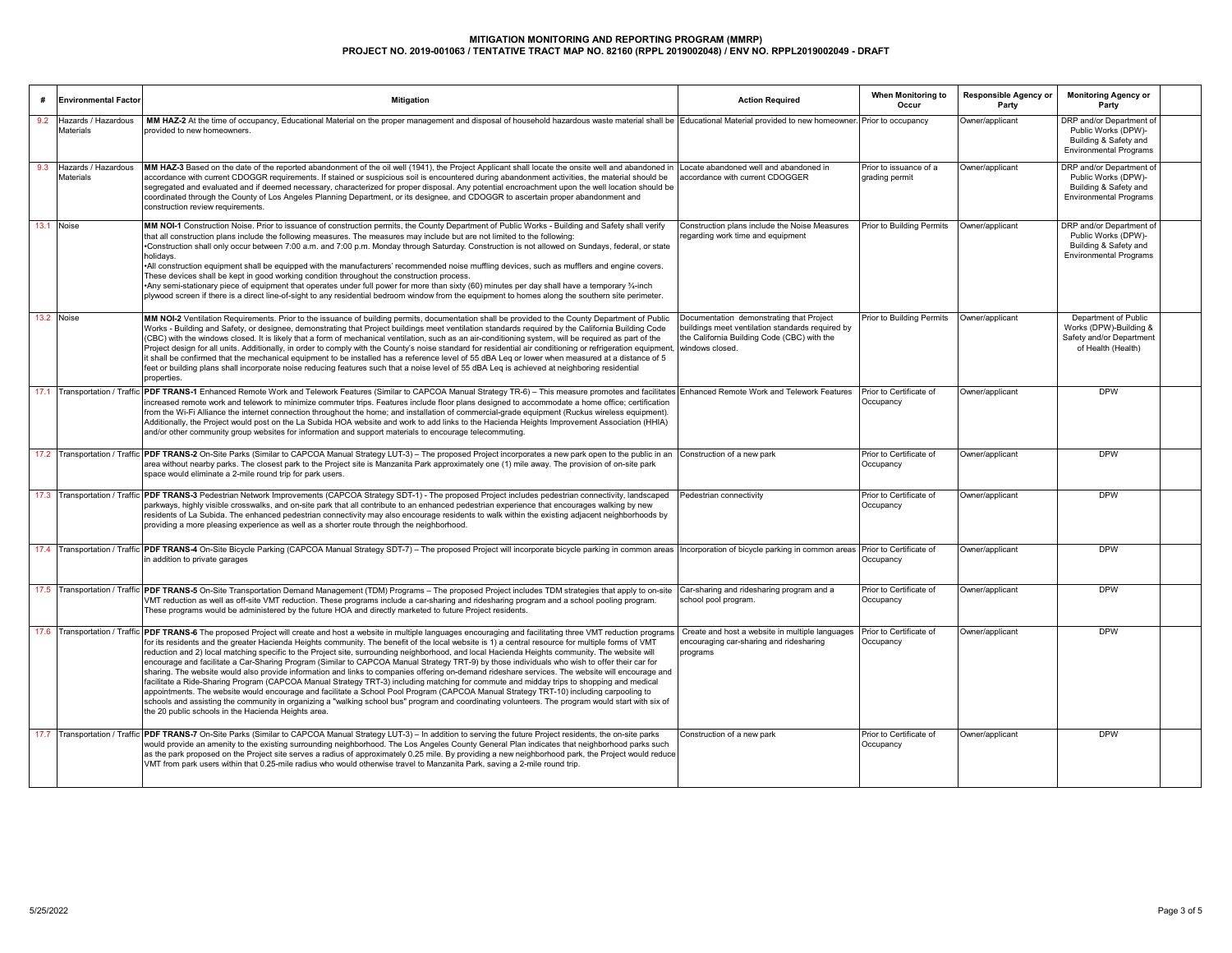| <b>Environmental Factor</b>       | <b>Mitigation</b>                                                                                                                                                                                                                                                                                                                                                                                                                                                                                                                                                                                                                                                                                                                                                                                                                                                                                                                                                                                                                                                                                                                                                                                                                                                                                                                                                                                                                                                                                                                                                                                                                                                                                                                                                                                                                                                                                                                                                                                                                                                                                                                                                                                                                                                                                                                                                                                                                                                                                                                                                                                                                                                                                                                                                                                                                                                                                                                                                                                                                              | <b>Action Required</b>                                                                                                  | When Monitoring to<br>Occur                                                                          | <b>Responsible Agency or</b><br>Party | <b>Monitoring Agency or</b><br>Party |  |
|-----------------------------------|------------------------------------------------------------------------------------------------------------------------------------------------------------------------------------------------------------------------------------------------------------------------------------------------------------------------------------------------------------------------------------------------------------------------------------------------------------------------------------------------------------------------------------------------------------------------------------------------------------------------------------------------------------------------------------------------------------------------------------------------------------------------------------------------------------------------------------------------------------------------------------------------------------------------------------------------------------------------------------------------------------------------------------------------------------------------------------------------------------------------------------------------------------------------------------------------------------------------------------------------------------------------------------------------------------------------------------------------------------------------------------------------------------------------------------------------------------------------------------------------------------------------------------------------------------------------------------------------------------------------------------------------------------------------------------------------------------------------------------------------------------------------------------------------------------------------------------------------------------------------------------------------------------------------------------------------------------------------------------------------------------------------------------------------------------------------------------------------------------------------------------------------------------------------------------------------------------------------------------------------------------------------------------------------------------------------------------------------------------------------------------------------------------------------------------------------------------------------------------------------------------------------------------------------------------------------------------------------------------------------------------------------------------------------------------------------------------------------------------------------------------------------------------------------------------------------------------------------------------------------------------------------------------------------------------------------------------------------------------------------------------------------------------------------|-------------------------------------------------------------------------------------------------------------------------|------------------------------------------------------------------------------------------------------|---------------------------------------|--------------------------------------|--|
| 17.8 Transportation / Traffio     | MM TRANS-1 Prior to the recordation of the Final Map, the Applicant shall fund the construction of 1.8 miles of new Class III bicycle facilities.<br>including surveys of payement conditions. If no funding program is available at the time of Final Map recordation, the Applicant shall begin the<br>construction of the 1.8 miles of new Class III bicycle facilities, including pavement condition surveys. The Class III bicycle facilities identified for this<br>mitigation include: Newton Street from Angelcrest Drive to Hacienda (Project 19); Angelcrest Drive from Newton Street to La Subida Drive (Project<br>47); and La Subida Drive from Vallecito Drive to Hacienda Boulevard (Project 48). The bicycle facility projects may be modified by the Public Works<br>Director provided the modified bicycle facilities total 1.8 miles of Class III bicycle facilities. If prior to implementation of this Mitigation Measure, the<br>County revises the VMT threshold of significance methodology resulting in a lower baseline VMT, the Applicant and County may review the extent of<br>mitigation to ensure sufficient VMT reduction is achieved to reduce impacts to less than significant.                                                                                                                                                                                                                                                                                                                                                                                                                                                                                                                                                                                                                                                                                                                                                                                                                                                                                                                                                                                                                                                                                                                                                                                                                                                                                                                                                                                                                                                                                                                                                                                                                                                                                                                                                                                                                              | Fund the construction of 2.4 miles of new Class<br>III bicycle facilities, including surveys of<br>pavement conditions. | Prior to Final Map<br>Clearance                                                                      | <b>Project Applicant</b>              | <b>DPW</b>                           |  |
| 18.1 Tribal Cultural<br>Resources | MM TRC-1 Retain a Native American Monitor Prior to Commencement of Ground-Disturbing Activities.<br>A. The project applicant/owner shall retain a Native American Monitor from or approved by the Gabrieleño Band of Mission Indians – Kizh Nation.<br>The monitor shall be retained prior to the commencement of any "ground-disturbing activity" for the subject project at all project locations (i.e., both<br>on-site and any off-site locations that are included in the project description/definition and/or required in connection with the project, such as public<br>improvement work). "Ground-disturbing activity" shall include, but is not limited to, demolition, pavement removal, potholing, auguring, grubbing, tree<br>removal, boring, grading, excavation, drilling, and trenching.<br>B. A copy of the executed monitoring agreement shall be submitted to the lead agency prior to the earlier of the commencement of any ground-<br>disturbing activity, or the issuance of any permit necessary to commence a ground-disturbing activity.<br>C. The monitor will complete daily monitoring logs that will provide descriptions of the relevant ground-disturbing activities, the type of construction<br>activities performed, locations of ground-disturbing activities, soil types, cultural-related materials, and any other facts, conditions, materials, or<br>discoveries of significance to the Tribe. Monitor logs will identify and describe any discovered TCRs, including but not limited to, Native American<br>cultural and historical artifacts, remains, places of significance, etc., (collectively, tribal cultural resources, or "TCR"), as well as any discovered<br>Native American (ancestral) human remains and burial goods. Copies of monitor logs will be provided to the project applicant/lead agency upon<br>written request to the Tribe.<br>D. On-site tribal monitoring shall conclude upon (1) written confirmation to the Kizh from a designated point of contact for the project applicant/owner<br>that all ground-disturbing activities and phases that may involve ground-disturbing activities on the project site or in connection with the project are<br>complete; or (2) a determination and written notification by the Kizh to the project applicant that no future, planned construction activity and/or<br>development/construction phase at the project site possesses the potential to impact Kizh TCRs.<br>E. Upon discovery of any TCRs, all construction activities in the immediate vicinity of the discovery shall cease (i.e., not less than the surrounding 50<br>feet) and shall not resume until the discovered TCR has been fully assessed by the Kizh monitor and/or Kizh archaeologist. The Kizh will recover and<br>retain all discovered TCRs in the form and/or manner the Tribe deems appropriate, in the Tribe's sole discretion, and for any purpose the Tribe<br>deems appropriate, including for educational, cultural and/or historic purposes. | Retention of a Native American Monitor                                                                                  | Prior to issuance of a<br>grading permit or ground<br>disturbance.                                   | Owner/applicant                       | <b>DRP</b>                           |  |
| 18.2 Tribal Cultural<br>Resources | MM TRC-2 Unanticipated Discovery of Human Remains and Associated Funerary Objects<br>A. Native American human remains are defined in PRC 5097.98 (d)(1) as an inhumation or cremation, and in any state of decomposition or skeletal<br>completeness. Funerary objects, called associated grave goods in Public Resources Code Section 5097.98, are also to be treated according to this<br>statute.<br>B. If Native American human remains and/or grave goods discovered or recognized on the project site, then all construction activities shall<br>immediately cease. Health and Safety Code Section 7050.5 dictates that any discoveries of human skeletal material shall be immediately reported to<br>the County Coroner and all ground-disturbing activities shall immediately halt and shall remain halted until the coroner has determined the nature of<br>the remains. If the coroner recognizes the human remains to be those of a Native American or has reason to believe they are Native American, he or<br>she shall contact, by telephone within 24 hours, the Native American Heritage Commission, and Public Resources Code Section 5097.98 shall be<br>followed.<br>C. Human remains and grave/burial goods shall be treated alike per California Public Resources Code section 5097.98(d)(1) and (2).<br>D. Construction activities may resume in other parts of the project site at a minimum of 200 feet away from discovered human remains and/or burial<br>goods, if the Kizh determines in its sole discretion that resuming construction activities at that distance is acceptable and provides the project<br>manager express consent of that determination (along with any other mitigation measures the Kizh monitor and/or archaeologist deems necessary).<br>(CEQA Guidelines Section 15064.5(f).)<br>E. Preservation in place (i.e., avoidance) is the preferred manner of treatment for discovered human remains and/or burial goods. Any historic<br>archaeological material that is not Native American in origin (non-TCR) shall be curated at a public, non-profit institution with a research interest in<br>the materials, such as the Natural History Museum of Los Angeles County or the Fowler Museum, if such an institution agrees to accept the material.<br>If no institution accepts the archaeological material, it shall be offered to a local school or historical society in the area for educational purposes.<br>F. Any discovery of human remains/burial goods shall be kept confidential to prevent further disturbance.                                                                                                                                                                                                                                                                                                                                                                                                                                                              | Procedures for unanticipated discoveries.                                                                               | Prior to issuance of a<br>grading permit and during<br>grading activities and<br>ground disturbance. | Owner/applicant                       | <b>DRP</b>                           |  |